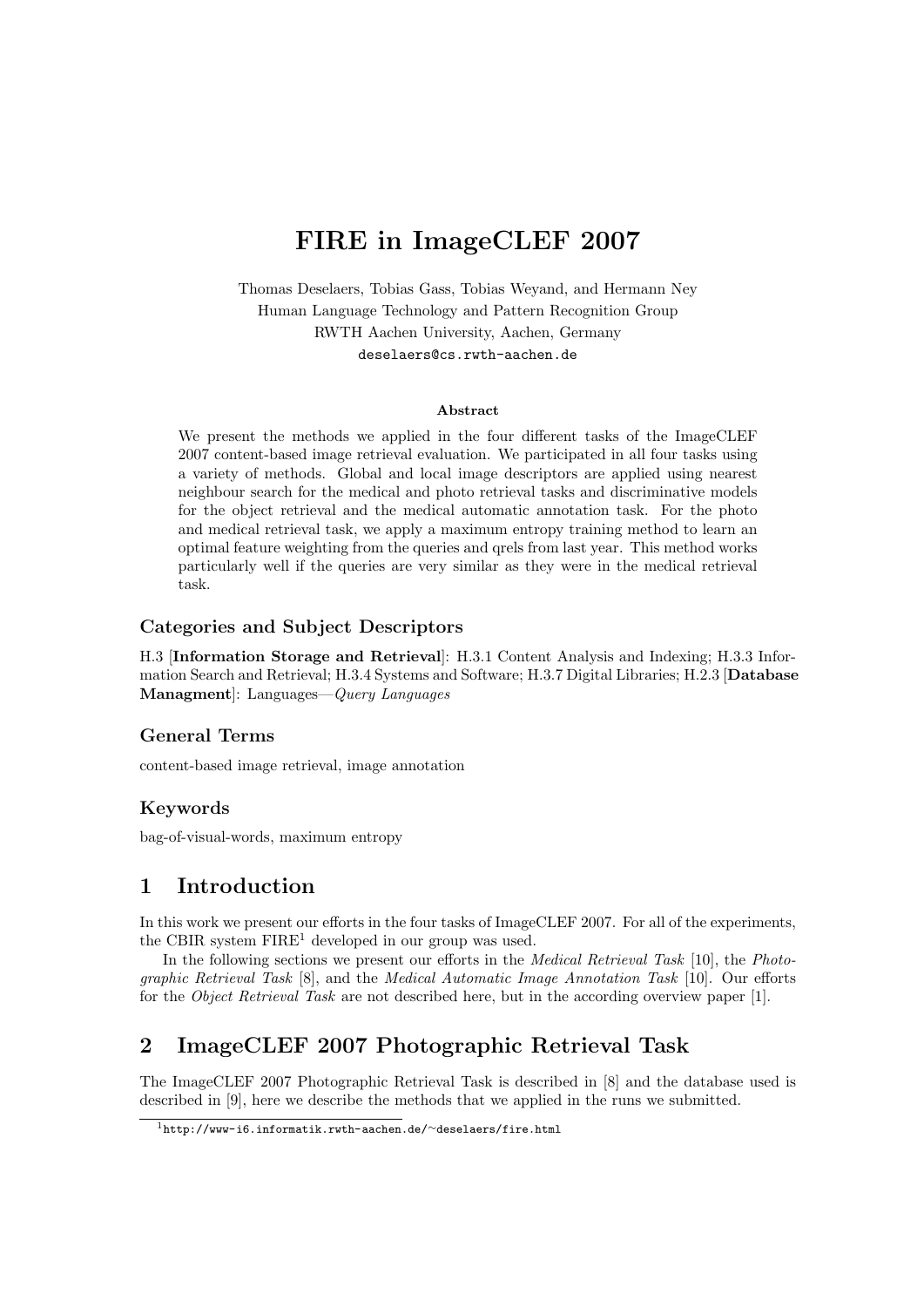| run id                | text. inf.<br>W.       | trained on             | MAP    | comment      |
|-----------------------|------------------------|------------------------|--------|--------------|
| <b>FIRE</b>           | $\mathbf{n}\mathbf{o}$ | $\mathbf{n}\mathbf{o}$ | 0.1172 | baseline run |
| RWTH-FIRE-NT-emp      | $\mathbf{n}\mathbf{o}$ |                        | 0.0834 |              |
| RWTH-FIRE-NT-emp2     | $\mathbf{n}\mathbf{o}$ |                        | 0.0824 |              |
| RWTH-FIRE-ME-NT-20000 | $\mathbf{n}\mathbf{o}$ | 2006                   | 0.1122 |              |
| RWTH-FIRE-ME-NT-1000  | $\mathbf{n}\mathbf{o}$ | 2006                   | 0.1102 |              |
| RWTH-FIRE-emp         | yes                    |                        | 0.1969 |              |
| RWTH-FIRE-emp2        | yes                    |                        | 0.1913 |              |
| RWTH-FIRE-ME-500      | yes                    | 2006                   | 0.1974 |              |
| RWTH-FIRE-ME-1000     | yes                    | 2006                   | 0.1904 |              |
| RWTH-FIRE-ME-30000    | yes                    | 2006                   | 0.1938 |              |

Table 1: Overview of the submissions to the photographic retrieval task.

We submitted a total of nine runs to the photographic retrieval task, five using textual and visual information jointly and four runs using only visual information, furthermore, we provided a visual baseline run to all participants of ImageCLEF shortly after the queries were released. For these experiments we used the following image descriptors:

- sparse patch histograms [2]
- clustered patch histograms [4]
- $\bullet$  local & global colour descriptors from GIFT [14]
- $\bullet$  local  $\&$  global colour descriptors from GIFT  $[14]$
- global texture features [16]
- monomial invariant feature histograms [12]
- relational invariant feature histograms [11]
- Tamura texture histograms [15]
- image thumbnails of 32x32 pixels
- RGB colour histograms with 512 bins

Furthermore, the textual information was available to the retriever in the same manner as described in [6] and also with a pure cosine-matching similarity measure. These features were extracted for all images and then the feature weights were trained according to [7].

As can be seen in Table 1, textual information greatly helps to achieve a much more precise retrieval result, which was to be expected. In the visual-only runs, maximum entropy training also clearly helps to improve the precision. Nevertheless, none of the tuned visual-only runs achieves the precision of our baseline runs, which is probably due to overfitting.

### 3 ImageCLEF 2007 Medical Retrieval Task

The ImageCLEF 2007 Medical Retrieval Task is described in [10], here we describe the methods we applied.

We submitted a total of ten runs to the medical retrieval task, five using textual and visual information jointly and five using only visual information. Three of the five runs use feature weights that were trained using the maximum entropy method [7] and the other two runs use an empirically determined set of parameters. The trained runs use the topic of 2005, 2006, and 2005 & 2006 jointly respectively to determine the optimal feature weighting.

Table 2 gives an overview of our submissions to the ImageCLEF 2007 medical retrieval task. For all of these experiments the following image descriptors were used [3]:

- image thumbnails of  $32\times32$  pixels
- image thumbnails of  $16\times16$  pixels reduced to 16 colours (which is very similar to the MPEG colour layout descriptor[13])
- colour histograms in RGB space with 512 bins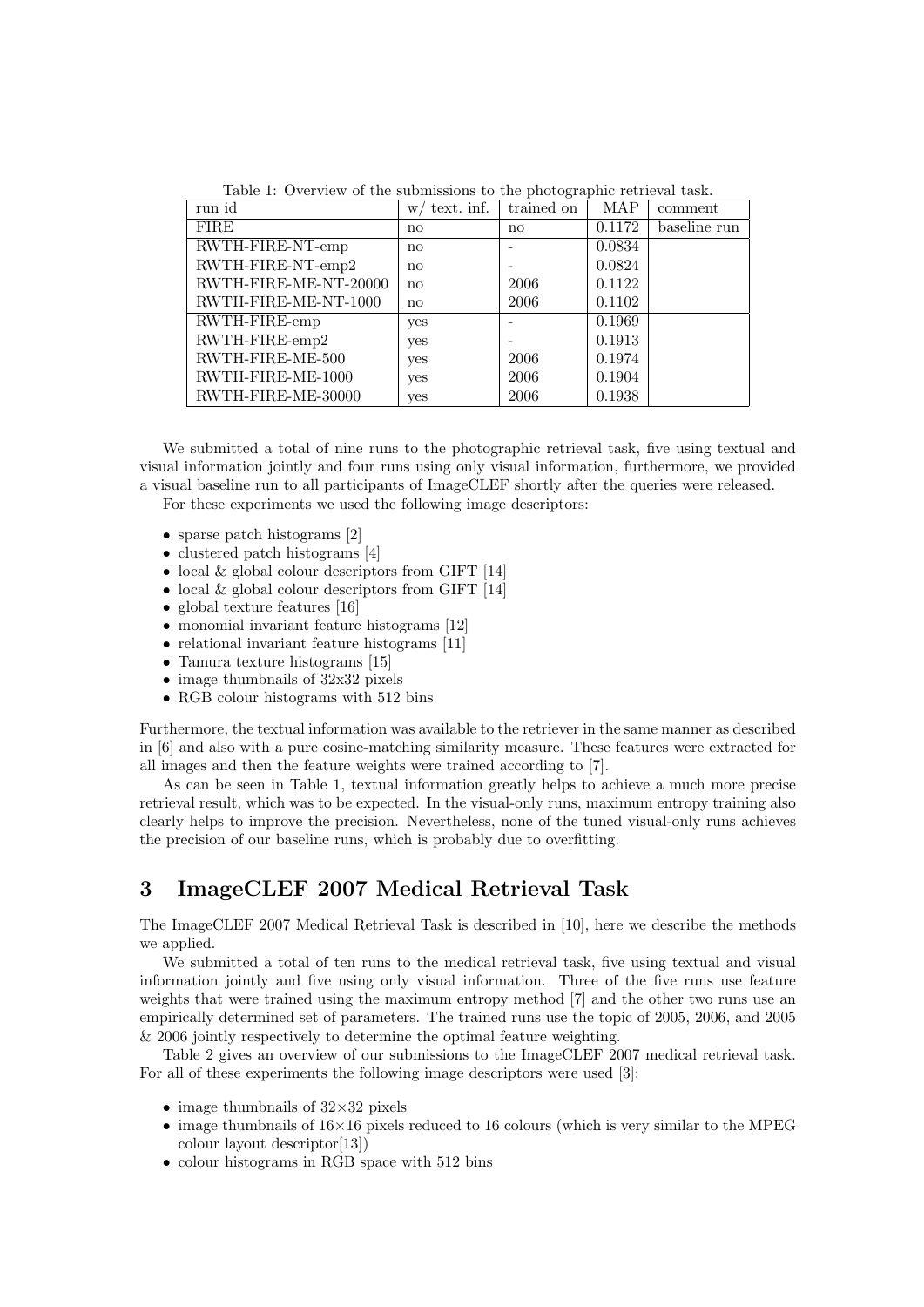| run id              | text. inf.<br>$\le t$ | trained on | MAP    |
|---------------------|-----------------------|------------|--------|
| FIRE-NT-emp         | no                    |            | 0.0284 |
| FIRE-NT-emp2        | no                    |            | 0.0280 |
| $FIRE-ME-nt-tr05$   | no                    | 2005       | 0.1473 |
| FIRE-ME-nt-tr06     | no                    | 2006       | 0.2227 |
| $FIRE-ME-nt-tr0506$ | no                    | 2005&2006  | 0.2328 |
| FIRE-emp            | yes                   |            | 0.2457 |
| FIRE-emp2           | yes                   |            | 0.2537 |
| $FIRE-ME-tr05$      | yes                   | 2005       | 0.2922 |
| FIRE-ME-tr06        | yes                   | 2006       | 0.3022 |
| $FIRE-ME-tr0506$    | yes                   | 2005&2006  | 0.3044 |

Table 2: Overview of the submissions to the medical retrieval task.

Table 3: Results from the combined runs.

|                          | weight for   |                |         |           |        |
|--------------------------|--------------|----------------|---------|-----------|--------|
| run id                   | ${\rm FIRE}$ | <b>OHSU</b>    | medGIFT | $\exp$ IR | MAP    |
| 3fire-7ohsu.clef         | 3            |                |         |           | 0.0344 |
| 3gift-3fire-4ohsu.clef   | 3            | 4              | 3       |           | 0.0334 |
| 5fire-5ohsu.clef         | 5            | 3              |         |           | 0.0327 |
| 7fire-3ohsu.clef         |              | 3              |         |           | 0.0325 |
| 4gift-4fire-2ohsu.clef   | 4            | $\overline{2}$ | 4       |           | 0.0322 |
| 5fire-5easyir.clef       | 5            |                |         | 5         | 0.0256 |
| 7fire-3easyir.clef       |              |                |         | 3         | 0.0251 |
| 3fire-7easyir.clef       | 3            |                |         |           | 0.0244 |
| gift-fire-ohsu-easy.clef |              |                |         |           | 0.0220 |
| 1gift-1fire-8ohsu.clef   |              | 8              |         |           | 0.0201 |

- global texture features [16]
- monomial invariant feature histograms [12]
- relational invariant feature histograms [11]
- Tamura texture histograms [15]

The textual information was included into the experiments as described in [6], we used one textual information retrieval system using only the English texts. These features were extracted for all images and then the feature weights were trained according to [7].

Again, it can be seen that the incorporation of textual increases the retrieval precision dramatically. Maximum entropy training with the 2006 queries is generally better than with the 2005 queries, which is probably due to the greater similarity with the queries of this year. Combining both yields an even higher precision.

#### 3.1 Combined runs with the medGIFT and the OHSU groups

Furthermore, we combined our results with those from the medGIFT group from Geneva and with the OHSU group from Portland, OR. The combinations were done on a submission file basis. That is, the two groups sent us submissions files which they considered to be good runs and then a new score for an image was created by creating a weighted sum of the scores for that particular image from all runs that should be combined. Unfortunately, none of these runs outperforms any of the individual runs which might be due to the combination on the submission file level: if an image is not included in a submission it has a score of 0.0 for that particular run which might have negative influence on the combination.

An overview of the results for the combined runs with the used weighting is given in Table 3.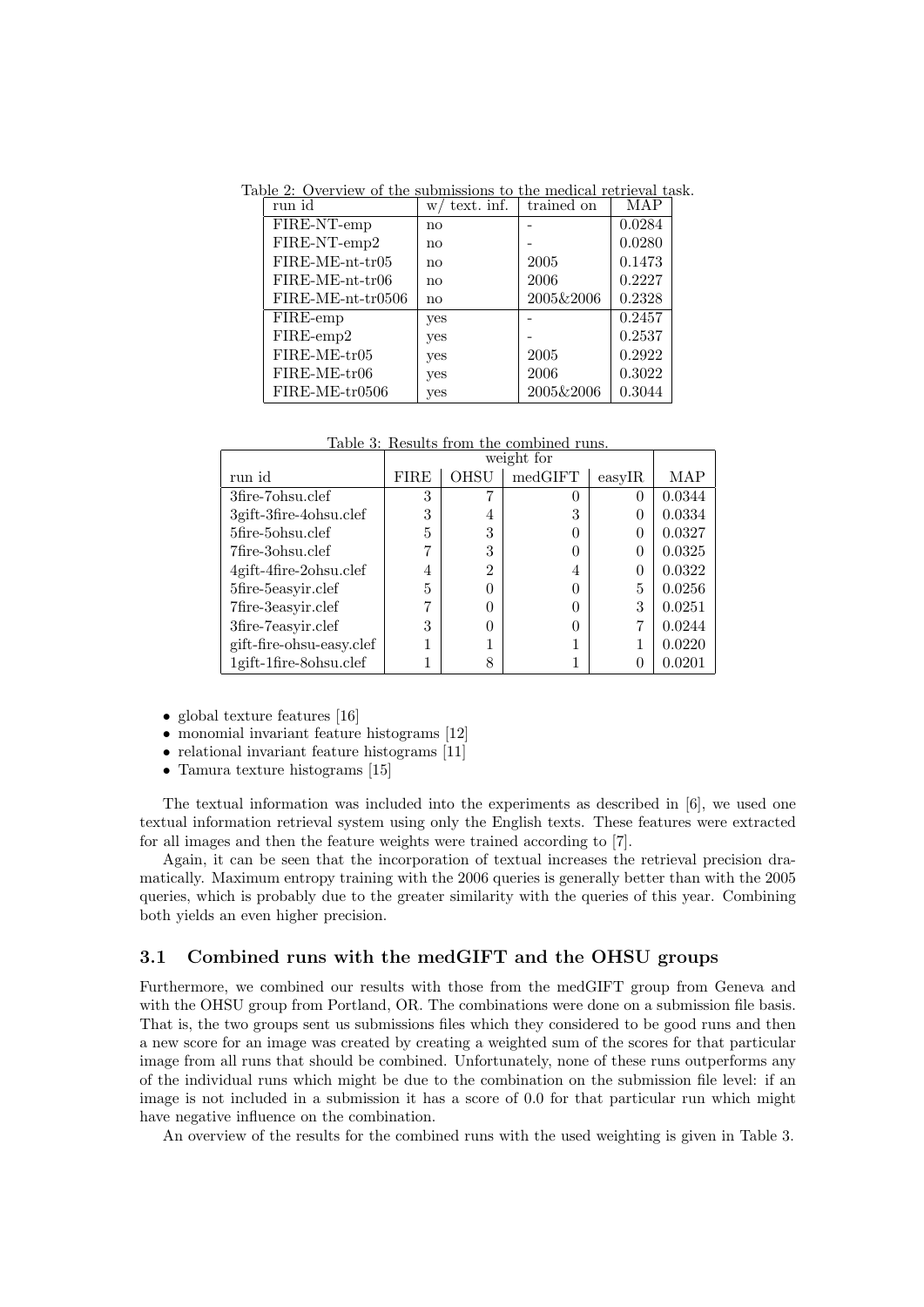| rank | run tag                      | score | $[\%]$<br>error rate |
|------|------------------------------|-------|----------------------|
| 6    | RWTHi6-4RUN-MV3              | 30.93 | 13.2                 |
| 8    | RWTHi6-SH65536-SC025-ME      | 32.98 | 11.9                 |
| 10   | RWTH16-SH65536-SC05-ME       | 33.21 | 12.3                 |
| 11   | RWTHi6-SH4096-SC025-ME       | 34.56 | 12.7                 |
| 12   | RWTH 6-SH4096-SC05-ME        | 34.70 | 12.4                 |
| 13   | RWTHi6-SH4096-SC025-AXISWISE | 44.56 | 17.8                 |

Table 4: Results from the medical automatic annotation run.

#### 4 ImageCLEF 2007 Medical Image Annotation Task

For the medical image annotation task, we applied the same method as last year which is based on the widely adopted assumption that objects in images can be represented as a set of loosely coupled parts. In contrast to former models [4, 5], this method can cope with an arbitrary number of object parts. Here, the object parts are modelled by image patches that are extracted at each position and then efficiently stored in a histogram. In addition to the patch appearance, the positions of the extracted patches are considered and provide a significant increase in the recognition performance.

Using this method, we create sparse histograms of 65536  $(2^{16} = 8^4)$  bins, which can either be classified using the nearest neighbour rule and a suitable histogram comparison measure or a discriminative model can be trained for classification. Here, we used a support vector machine with a histogram intersection kernel and a discriminatively trained log-linear maximum entropy model.

A detailed description of the method is given in [2].

We submitted six runs to the medical automatic annotation task [10]. Four of the runs use the method described above using slightly different parameters. The run RWTHi6-4RUN-MV is a combination of these runs, where the wild card character for a position (and all succeeding positions on the same axis) is set, if not at least three of the basis-runs agree about the position. The run RWTHi6-SH4096-SC025-AXISWISE is the same method as the other runs, but the code is predicted axis-wise.

An overview of our runs together with their ranking in the official results is given in Table 4.

From the results it can be seen that the last run, which tries to use the hierarchy in the first step cannot compete with the methods that use all data for classification at once. However, a slight accuracy improvement is possible if different well-performing runs are combined in a suitable way.

## 5 Conclusion

From the results of the medical image retrieval task it can be seen that the maximum entropy method for finding feature weights in image retrieval works extremely well if sufficient training data is available and the queries to be processed are similar to those which occur in the training data.

On the other hand, for the photographic retrieval task, the visual baseline run outperforms all tuned settings which is an indicator for overfitting to the training data of the trained runs. This can be due to the training data not being similar enough to this years topics.

The results of the medical annotation task show that using the class hierarchy can lead to a slight accuracy improvement in a second stage but using it in the first stage could not lead to an improved classification performance.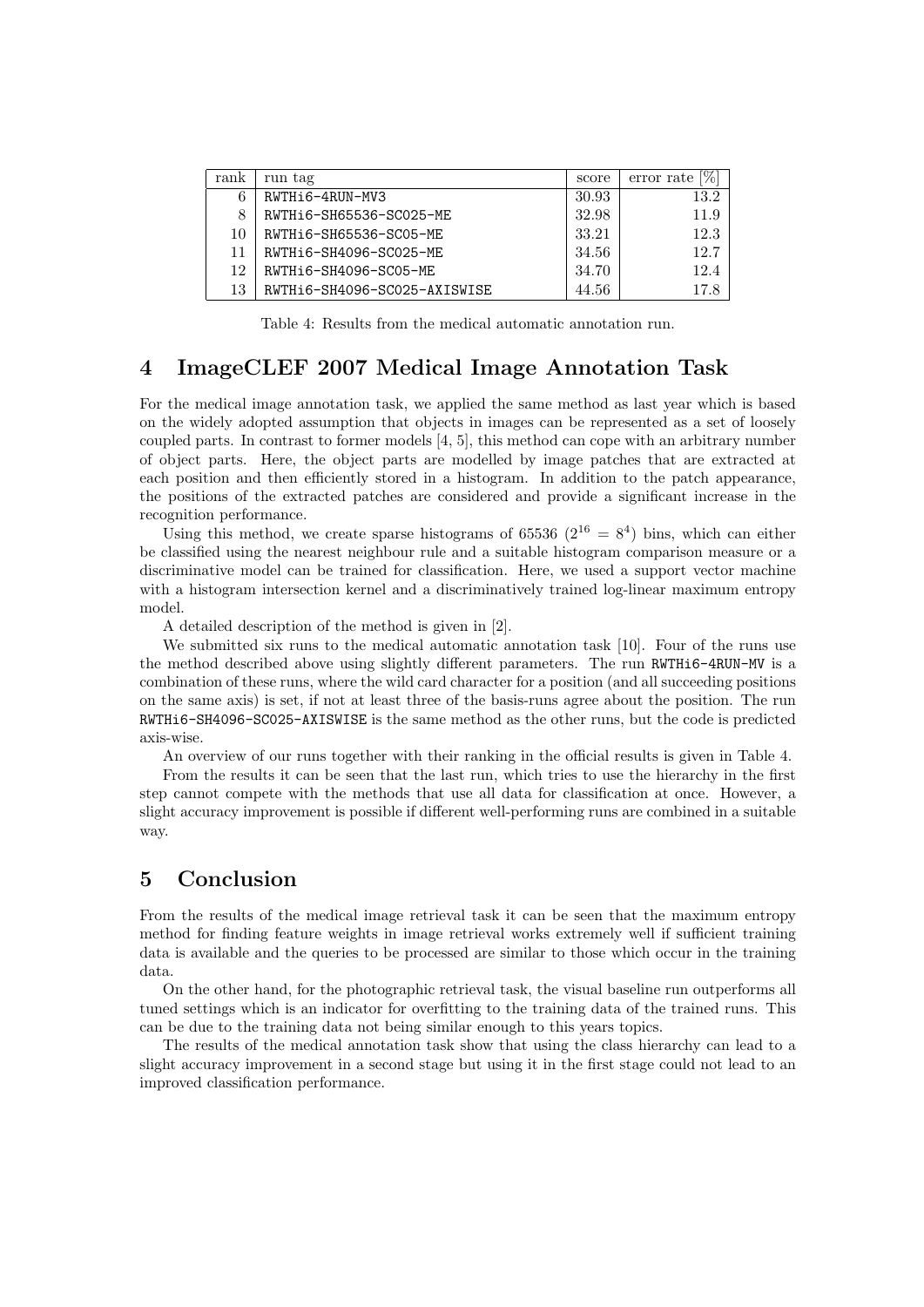# Acknowledgement

This work was partially funded by the DFG (Deutsche Forschungsgemeinschaft) under contract NE-572/6.

#### References

- [1] Thomas Deselaers, Allan Hanbury, and et al. Overview of the ImageCLEF 2007 object retrieval task. In Working Notes of the 2007 CLEF Workshop, Budapest, Hungary, September 2007.
- [2] Thomas Deselaers, Andre Hegerath, Daniel Keysers, and Hermann Ney. Sparse patchhistograms for object classification in cluttered images. In DAGM 2006, Pattern Recognition, 26th DAGM Symposium, volume 4174 of Lecture Notes in Computer Science, pages 202–211, Berlin, Germany, September 2006.
- [3] Thomas Deselaers, Daniel Keysers, and Hermann Ney. Features for image retrieval a quantitative comparison. In DAGM 2004, Pattern Recognition, 26th DAGM Symposium, number 3175 in Lecture Notes in Computer Science, pages 228–236, Tbingen, Germany, September 2004.
- [4] Thomas Deselaers, Daniel Keysers, and Hermann Ney. Discriminative training for object recognition using image patches. In IEEE Conference on Computer Vision and Pattern Recognition, volume 2, pages 157–162, San Diego, CA, June 2005.
- [5] Thomas Deselaers, Daniel Keysers, and Hermann Ney. Improving a discriminative approach to object recognition using image patches. In DAGM 2005, Pattern Recognition, 26th DAGM Symposium, number 3663 in Lecture Notes in Computer Science, pages 326–333, Vienna, Austria, August 2005.
- [6] Thomas Deselaers, Tobias Weyand, Daniel Keysers, Wolfgang Macherey, and H. Ney. FIRE in ImageCLEF 2005: Combining content-based image retrieval with textual information retrieval. In Workshop of the Cross–Language Evaluation Forum (CLEF 2005), volume 4022 of Lecture Notes in Computer Science, pages 652–661, Vienna, Austria, September 2005.
- [7] Thomas Deselaers, Tobias Weyand, and Hermann Ney. Image retrieval and annotation using maximum entropy. In Evaluation of Multilingual and Multi-modal Information Retrieval – Seventh Workshop of the Cross-Language Evaluation Forum, CLEF 2006, LNCS, page to appear, Alicante, Spain, September 2007.
- [8] Michael Grubinger, Paul Clough, Allan Hanbury, and Henning Müller. Overview of the ImageCLEF 2007 photographic retrieval task. In Working Notes of the 2007 CLEF Workshop, Budapest, Hungary, September 2007.
- [9] Michael Grubinger, Paul Clough, Henning Mller, and Thomas Deselaers. The iapr benchmark: A new evaluation resource for visual information systems. In LREC 06 OntoImage 2006: Language Resources for Content-Based Image Retrieval, page in press, Genoa, Italy, May 2006.
- [10] Henning Müller, Thomas Deselaers, Eugene Kim, Jayashree Kalpathy-Cramer, Thomas M. Deserno, Paul Clough, and William Hersh. Overview of the ImageCLEFmed 2007 medical retrieval and annotation tasks. In Working Notes of the 2007 CLEF Workshop, Budapest, Hungary, September 2007.
- [11] Marc Schael. Texture defect detection using invariant textural features. In DAGM 2001, Pattern Recogntion, 23rd DAGM Symposium, volume 2191 of Lecture Notes in Computer Science, pages 17–24, Munich, Germany, September 2001. Springer Verlag.